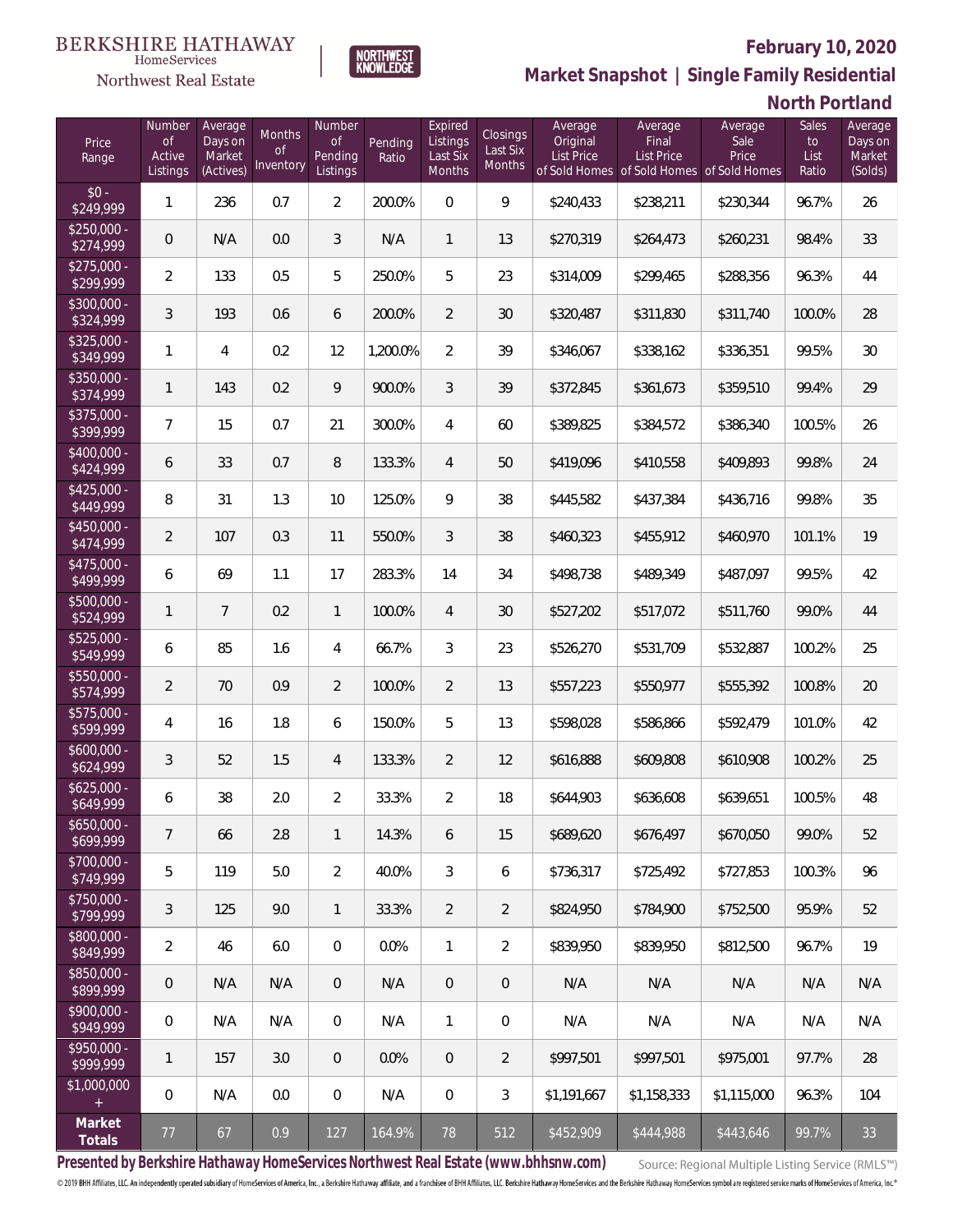

**NORTHWEST**<br>KNOWLEDGE

Northwest Real Estate

**Market Snapshot | Single Family Residential**

## **Northeast Portland**

| Price<br>Range                    | Number<br>of<br>Active<br>Listings | Average<br>Days on<br>Market<br>(Actives) | Months<br>0f<br>Inventory | Number<br><b>of</b><br>Pending<br>Listings | Pending<br>Ratio | Expired<br>Listings<br>Last Six<br>Months | Closings<br>Last Six<br><b>Months</b> | Average<br>Original<br><b>List Price</b> | Average<br>Final<br>List Price<br>of Sold Homes of Sold Homes of Sold Homes | Average<br>Sale<br>Price | Sales<br>to<br>List<br>Ratio | Average<br>Days on<br>Market<br>(Solds) |
|-----------------------------------|------------------------------------|-------------------------------------------|---------------------------|--------------------------------------------|------------------|-------------------------------------------|---------------------------------------|------------------------------------------|-----------------------------------------------------------------------------|--------------------------|------------------------------|-----------------------------------------|
| $$0 -$<br>\$249,999               | 5                                  | 199                                       | 1.3                       | $\overline{7}$                             | 140.0%           | 5                                         | 23                                    | \$249,631                                | \$234,022                                                                   | \$222,761                | 95.2%                        | 64                                      |
| $$250,000 -$<br>\$274,999         | 3                                  | 49                                        | 0.8                       | 8                                          | 266.7%           | 6                                         | 24                                    | \$271,977                                | \$261,306                                                                   | \$259,427                | 99.3%                        | 43                                      |
| $$275,000 -$<br>\$299,999         | 4                                  | 52                                        | 0.5                       | 12                                         | 300.0%           | 14                                        | 49                                    | \$302,450                                | \$296,752                                                                   | \$288,668                | 97.3%                        | 33                                      |
| $$300,000 -$<br>\$324,999         | 6                                  | 70                                        | 0.5                       | 10                                         | 166.7%           | 5                                         | 69                                    | \$322,193                                | \$313,859                                                                   | \$313,209                | 99.8%                        | 35                                      |
| $$325,000 -$<br>\$349,999         | 7                                  | 31                                        | 0.5                       | 25                                         | 357.1%           | 5                                         | 87                                    | \$344,241                                | \$336,711                                                                   | \$335,359                | 99.6%                        | 32                                      |
| $$350,000 -$<br>\$374,999         | 8                                  | 59                                        | 0.5                       | 16                                         | 200.0%           | 14                                        | 100                                   | \$371,552                                | \$362,016                                                                   | \$361,121                | 99.8%                        | 36                                      |
| $$375,000 -$<br>\$399,999         | 15                                 | 56                                        | 1.1                       | 30                                         | 200.0%           | 17                                        | 84                                    | \$394,897                                | \$385,923                                                                   | \$386,651                | 100.2%                       | 36                                      |
| $$400,000 -$<br>\$424,999         | $\overline{4}$                     | 62                                        | 0.3                       | 8                                          | 200.0%           | 11                                        | 88                                    | \$417,279                                | \$409,957                                                                   | \$410,588                | 100.2%                       | 30                                      |
| $$425,000 -$<br>\$449,999         | 11                                 | 75                                        | 1.1                       | 15                                         | 136.4%           | 8                                         | 58                                    | \$451,605                                | \$435,696                                                                   | \$437,913                | 100.5%                       | 50                                      |
| $$450,000 -$<br>\$474,999         | 8                                  | 82                                        | 0.9                       | 11                                         | 137.5%           | 5                                         | 51                                    | \$467,535                                | \$459,852                                                                   | \$460,427                | 100.1%                       | 34                                      |
| $$475,000 -$<br>$\sqrt{$499,999}$ | 9                                  | 64                                        | 1.1                       | 15                                         | 166.7%           | 21                                        | 47                                    | \$493,654                                | \$482,479                                                                   | \$486,720                | 100.9%                       | 24                                      |
| $$500,000 -$<br>\$524,999         | $\overline{2}$                     | 125                                       | 0.2                       | $\overline{2}$                             | 100.0%           | 6                                         | 53                                    | \$524,862                                | \$513,872                                                                   | \$510,309                | 99.3%                        | 36                                      |
| $$525,000 -$<br>\$549,999         | 12                                 | 20                                        | 1.6                       | $\, 8$                                     | 66.7%            | 3                                         | 45                                    | \$543,630                                | \$533,651                                                                   | \$533,216                | 99.9%                        | 30                                      |
| $$550,000 -$<br>\$574,999         | $\overline{2}$                     | 85                                        | 0.3                       | 5                                          | 250.0%           | $\overline{4}$                            | 43                                    | \$567,203                                | \$562,315                                                                   | \$558,572                | 99.3%                        | 34                                      |
| $$575,000 -$<br>\$599,999         | 5                                  | 35                                        | 0.7                       | 8                                          | 160.0%           | 13                                        | 41                                    | \$606,764                                | \$589,923                                                                   | \$587,223                | 99.5%                        | 29                                      |
| $$600,000 -$<br>\$649,999         | 14                                 | 35                                        | 1.5                       | 12                                         | 85.7%            | 9                                         | 55                                    | \$643,597                                | \$626,582                                                                   | \$621,661                | 99.2%                        | 45                                      |
| $$650,000 -$<br>\$699,999         | 15                                 | 87                                        | 2.1                       | 5                                          | 33.3%            | 10                                        | 42                                    | \$699,056                                | \$681,363                                                                   | \$674,792                | 99.0%                        | 36                                      |
| $$700,000 -$<br>\$749,999         | 16                                 | 152                                       | 2.2                       | 3                                          | 18.8%            | 10                                        | 44                                    | \$733,851                                | \$719,582                                                                   | \$723,015                | 100.5%                       | 39                                      |
| $$750,000 -$<br>\$799,999         | 6                                  | 128                                       | 1.2                       | $7\overline{ }$                            | 116.7%           | $\overline{4}$                            | 30                                    | \$774,605                                | \$759,905                                                                   | \$766,493                | 100.9%                       | 42                                      |
| $$800,000 -$<br>\$849,999         | 3                                  | 78                                        | 1.1                       | $\overline{0}$                             | 0.0%             | $\overline{7}$                            | 16                                    | \$836,406                                | \$826,656                                                                   | \$824,500                | 99.7%                        | 28                                      |
| $$850,000 -$<br>\$899,999         | 4                                  | 116                                       | 1.8                       | $\overline{4}$                             | 100.0%           | $\overline{4}$                            | 13                                    | \$897,584                                | \$879,815                                                                   | \$869,492                | 98.8%                        | 47                                      |
| $$900,000 -$<br>\$949,999         | 1                                  | 6                                         | 0.8                       | 3                                          | 300.0%           | $7\phantom{.0}$                           | 8                                     | \$942,956                                | \$939,206                                                                   | \$928,300                | 98.8%                        | 33                                      |
| \$950,000 -<br>\$999,999          | 3                                  | 383                                       | 1.6                       | 3                                          | 100.0%           | $\overline{7}$                            | 11                                    | \$974,359                                | \$974,359                                                                   | \$977,513                | 100.3%                       | 26                                      |
| $$1,000,000$ -<br>\$1,249,999     | 5                                  | 101                                       | 2.0                       | 4                                          | 80.0%            | $7\phantom{.0}$                           | 15                                    | \$1,102,980                              | \$1,091,320                                                                 | \$1,076,707              | 98.7%                        | 35                                      |
| \$1,250,000<br>$+$                | 6                                  | 168                                       | 3.3                       | $\overline{2}$                             | 33.3%            | 5                                         | 11                                    | \$1,586,718                              | \$1,570,355                                                                 | \$1,532,955              | 97.6%                        | 29                                      |
| Market<br>Totals                  | 174                                | 85                                        | 0.9                       | 223                                        | 128.2%           | 207                                       | 1107                                  | \$504,698                                | \$494,068                                                                   | \$492,254                | 99.6%                        | 36                                      |

**Presented by Berkshire Hathaway HomeServices Northwest Real Estate (www.bhhsnw.com)**

Source: Regional Multiple Listing Service (RMLS™)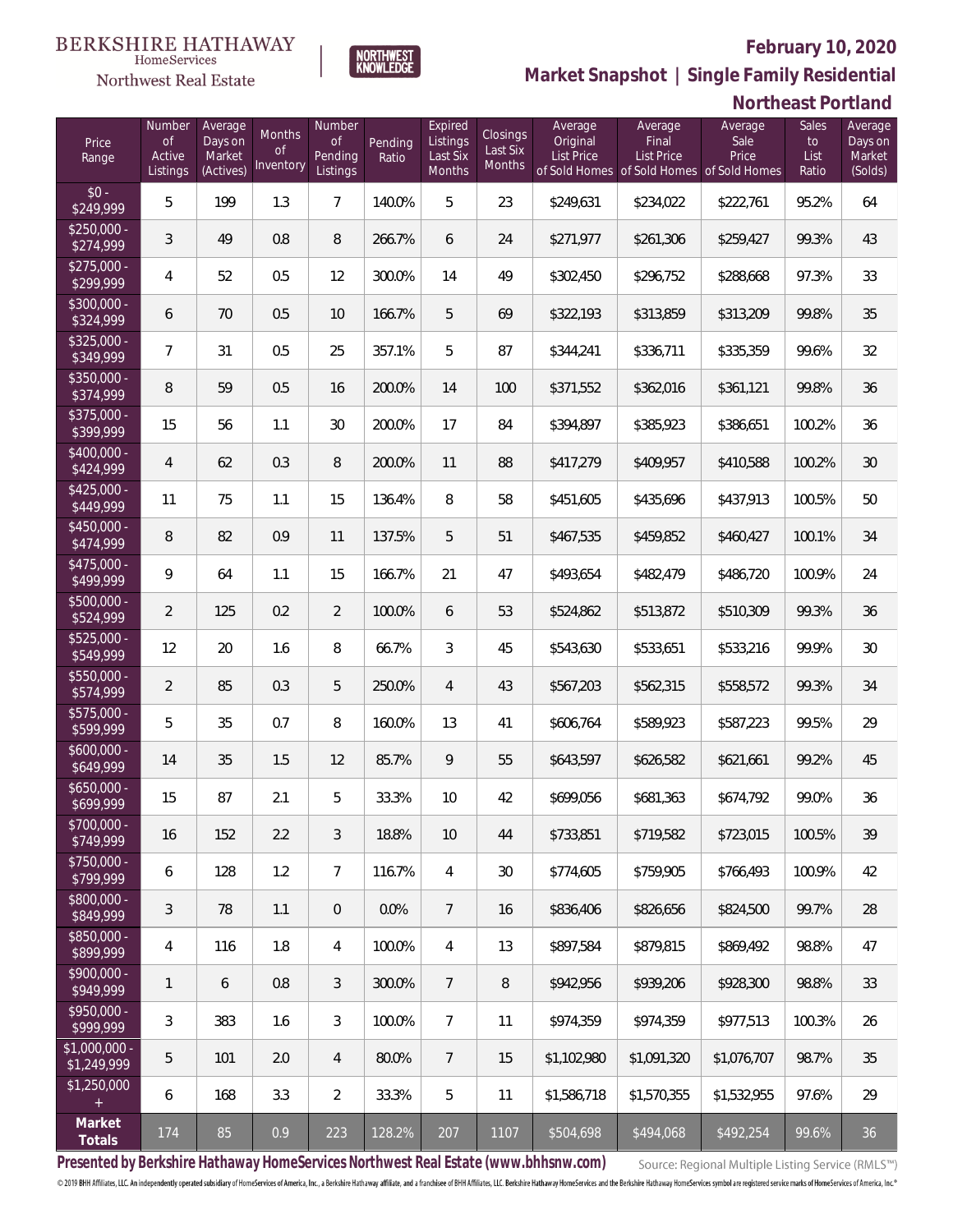**Southeast Portland**



**Market Snapshot | Single Family Residential**

#### $\label{lem:sevices} \textsc{Home} \textsc{Service} \textsc{s}$ Northwest Real Estate

| Price<br>Range            | Number<br><b>of</b><br>Active<br>Listings | Average<br>Days on<br>Market<br>(Actives) | Months<br><b>of</b><br>Inventory | <b>Number</b><br><b>of</b><br>Pending<br>Listings | Pending<br>Ratio | Expired<br>Listings<br>Last Six<br>Months | <b>Closings</b><br>Last Six<br>Months | Average<br>Original<br>List Price | Average<br>Final<br>List Price<br>of Sold Homes of Sold Homes of Sold Homes | Average<br>Sale<br>Price | Sales<br>to<br>List<br>Ratio | Average<br>Days on<br>Market<br>(Solds) |
|---------------------------|-------------------------------------------|-------------------------------------------|----------------------------------|---------------------------------------------------|------------------|-------------------------------------------|---------------------------------------|-----------------------------------|-----------------------------------------------------------------------------|--------------------------|------------------------------|-----------------------------------------|
| $$0 -$<br>\$249,999       | 5                                         | 79                                        | 0.5                              | 18                                                | 360.0%           | $\overline{4}$                            | 56                                    | \$234,364                         | \$227,457                                                                   | \$221,916                | 97.6%                        | 37                                      |
| $$250,000 -$<br>\$274,999 | $\overline{7}$                            | 41                                        | 0.7                              | 16                                                | 228.6%           | 6                                         | 61                                    | \$274,600                         | \$266,802                                                                   | \$262,199                | 98.3%                        | 32                                      |
| $$275,000 -$<br>\$299,999 | 9                                         | 105                                       | 0.5                              | 39                                                | 433.3%           | 20                                        | 119                                   | \$299,471                         | \$290,460                                                                   | \$287,839                | 99.1%                        | 36                                      |
| \$300,000 -<br>\$324,999  | 13                                        | 58                                        | 0.5                              | 23                                                | 176.9%           | 13                                        | 150                                   | \$319,996                         | \$312,662                                                                   | \$311,895                | 99.8%                        | 36                                      |
| $$325,000 -$<br>\$349,999 | 26                                        | 85                                        | 1.1                              | 62                                                | 238.5%           | 22                                        | 148                                   | \$344,269                         | \$338,389                                                                   | \$336,338                | 99.4%                        | 36                                      |
| $$350,000 -$<br>\$374,999 | 8                                         | 58                                        | 0.4                              | 24                                                | 300.0%           | 9                                         | 132                                   | \$369,889                         | \$361,343                                                                   | \$360,067                | 99.6%                        | 36                                      |
| $$375,000 -$<br>\$399,999 | 23                                        | 75                                        | 1.3                              | 29                                                | 126.1%           | 29                                        | 110                                   | \$399,439                         | \$390,353                                                                   | \$386,538                | 99.0%                        | 37                                      |
| $$400,000 -$<br>\$424,999 | 14                                        | 172                                       | 1.0                              | 14                                                | 100.0%           | 10                                        | 88                                    | \$425,887                         | \$413,739                                                                   | \$411,822                | 99.5%                        | 36                                      |
| $$425,000 -$<br>\$449,999 | 20                                        | 78                                        | 1.2                              | 11                                                | 55.0%            | 18                                        | 102                                   | \$447,882                         | \$438,769                                                                   | \$437,015                | 99.6%                        | 41                                      |
| $$450,000 -$<br>\$474,999 | 5                                         | 36                                        | 0.4                              | 17                                                | 340.0%           | 6                                         | 85                                    | \$471,498                         | \$459,013                                                                   | \$460,171                | 100.3%                       | 39                                      |
| $$475,000 -$<br>\$499,999 | 10                                        | 67                                        | 0.8                              | 14                                                | 140.0%           | 20                                        | 72                                    | \$495,189                         | \$485,012                                                                   | \$485,016                | 100.0%                       | 42                                      |
| $$500,000 -$<br>\$524,999 | 3                                         | 34                                        | 0.4                              | $\, 8$                                            | 266.7%           | 5                                         | 42                                    | \$525,440                         | \$514,493                                                                   | \$511,167                | 99.4%                        | 32                                      |
| $$525,000 -$<br>\$549,999 | 7                                         | 33                                        | 1.0                              | $\overline{7}$                                    | 100.0%           | 8                                         | 44                                    | \$535,839                         | \$532,134                                                                   | \$534,461                | 100.4%                       | 36                                      |
| \$550,000 -<br>\$574,999  | 9                                         | 32                                        | 1.5                              | $\overline{7}$                                    | 77.8%            | $\overline{7}$                            | 35                                    | \$574,597                         | \$558,870                                                                   | \$557,047                | 99.7%                        | 35                                      |
| \$575,000 -<br>\$599,999  | 10                                        | 126                                       | 1.8                              | 11                                                | 110.0%           | 8                                         | 34                                    | \$602,934                         | \$590,434                                                                   | \$587,719                | 99.5%                        | 49                                      |
| $$600,000 -$<br>\$624,999 | $\overline{4}$                            | 97                                        | 0.8                              | $\overline{4}$                                    | 100.0%           | 6                                         | 30                                    | \$622,093                         | \$609,590                                                                   | \$609,507                | 100.0%                       | 30                                      |
| $$625,000 -$<br>\$649,999 | 8                                         | 146                                       | 1.5                              | 5                                                 | 62.5%            | 11                                        | 31                                    | \$639,440                         | \$632,344                                                                   | \$635,255                | 100.5%                       | 21                                      |
| $$650,000 -$<br>\$674,999 | 3                                         | 23                                        | 1.0                              | $\overline{4}$                                    | 133.3%           | 8                                         | 18                                    | \$665,028                         | \$656,894                                                                   | \$662,467                | 100.8%                       | 25                                      |
| $$675,000 -$<br>\$699,999 | 6                                         | 43                                        | 1.2                              | $7\overline{ }$                                   | 116.7%           | 14                                        | 29                                    | \$699,357                         | \$684,767                                                                   | \$687,487                | 100.4%                       | 50                                      |
| $$700,000 -$<br>\$749,999 | 12                                        | 77                                        | 2.3                              | 6                                                 | 50.0%            | $\overline{2}$                            | 31                                    | \$739,428                         | \$729,618                                                                   | \$725,005                | 99.4%                        | 43                                      |
| $$750,000 -$<br>\$799,999 | 5                                         | 201                                       | 1.4                              | $7\overline{ }$                                   | 140.0%           | 5                                         | 22                                    | \$786,761                         | \$775,211                                                                   | \$769,927                | 99.3%                        | 18                                      |
| \$800,000 -<br>\$849,999  | $\mathfrak{Z}$                            | 169                                       | 1.4                              | 5                                                 | 166.7%           | $\mathfrak{Z}$                            | 13                                    | \$832,885                         | \$820,261                                                                   | \$816,158                | 99.5%                        | 51                                      |
| \$850,000 -<br>\$899,999  | 9                                         | 37                                        | 2.7                              | 4                                                 | 44.4%            | 6                                         | 20                                    | \$882,122                         | \$872,827                                                                   | \$872,206                | 99.9%                        | 33                                      |
| \$900,000 -<br>\$999,999  | 5                                         | 43                                        | 3.0                              | 4                                                 | 80.0%            | $\overline{2}$                            | 10                                    | \$974,300                         | \$936,900                                                                   | \$936,500                | 100.0%                       | 35                                      |
| \$1,000,000<br>$+$        | 20                                        | 73                                        | 10.0                             | 3                                                 | 15.0%            | 6                                         | 12                                    | \$1,282,417                       | \$1,257,000                                                                 | \$1,225,763              | 97.5%                        | 49                                      |
| Market<br>Totals          | 244                                       | 81                                        | 1.0                              | 349                                               | 143.0%           | 248                                       | 1494                                  | \$446,416                         | \$436,928                                                                   | \$435,062                | 99.6%                        | 37                                      |

**Presented by Berkshire Hathaway HomeServices Northwest Real Estate (www.bhhsnw.com)**

Source: Regional Multiple Listing Service (RMLS™)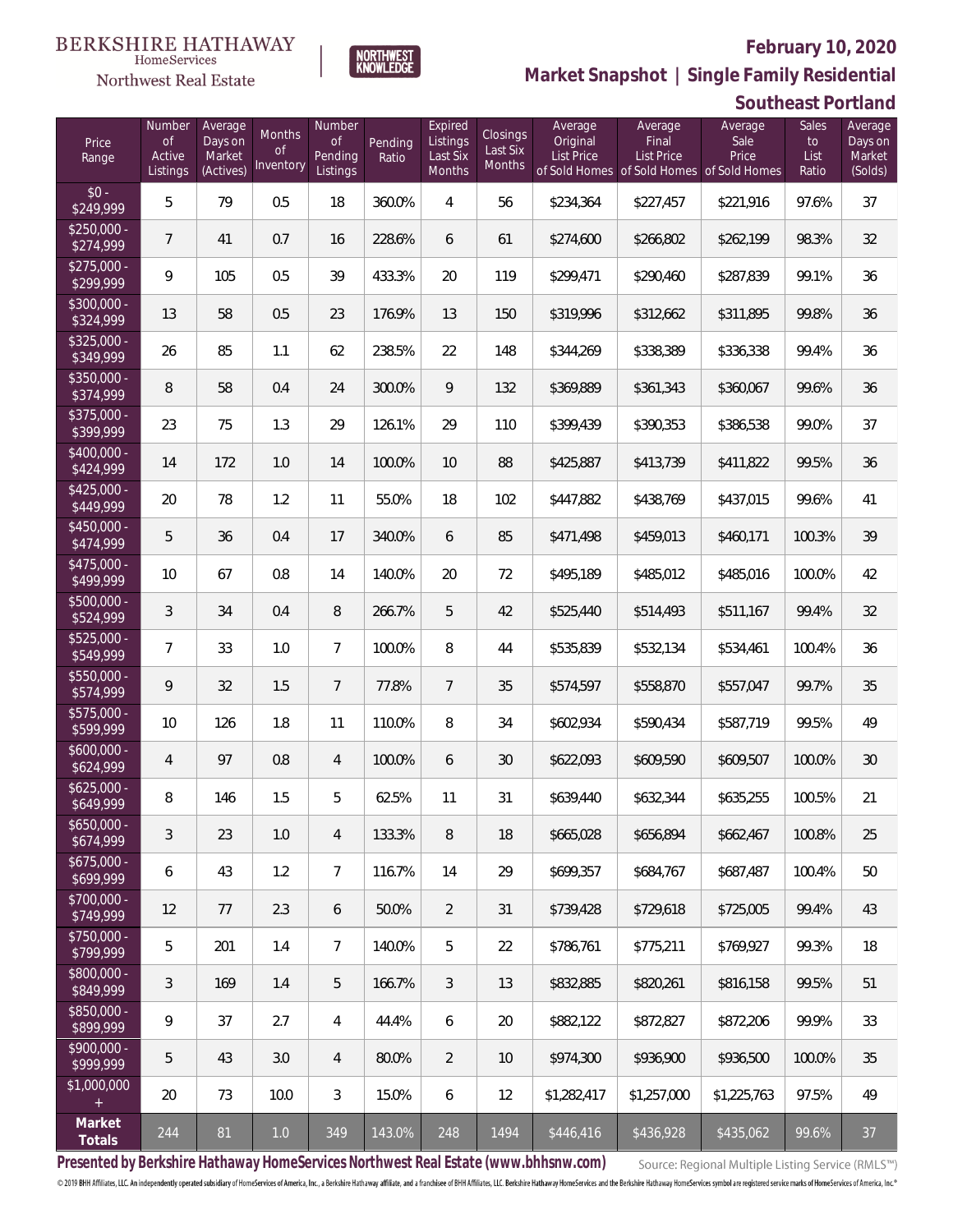

**NORTHWEST**<br>KNOWLEDGE

Northwest Real Estate

**Market Snapshot | Single Family Residential**

## **Gresham, Troutdale, Corbett**

| Price<br>Range            | Number<br><b>of</b><br>Active<br>Listings | Average<br>Days on<br>Market<br>(Actives) | <b>Months</b><br>0f<br>Inventory | Number<br><b>of</b><br>Pending<br>Listings | Pending<br>Ratio | Expired<br>Listings<br>Last Six<br>Months | <b>Closings</b><br>Last Six<br>Months | Average<br>Original<br><b>List Price</b> | Average<br>Final<br>List Price<br>of Sold Homes of Sold Homes of Sold Homes | Average<br>Sale<br>Price | Sales<br>to<br>List<br>Ratio | Average<br>Days on<br>Market<br>(Solds) |
|---------------------------|-------------------------------------------|-------------------------------------------|----------------------------------|--------------------------------------------|------------------|-------------------------------------------|---------------------------------------|------------------------------------------|-----------------------------------------------------------------------------|--------------------------|------------------------------|-----------------------------------------|
| $$0 -$<br>\$249,999       | 4                                         | 10                                        | 2.2                              | $\overline{2}$                             | 50.0%            | $\Omega$                                  | 11                                    | \$231,773                                | \$224,736                                                                   | \$216,857                | 96.5%                        | 57                                      |
| $$250,000 -$<br>\$274,999 | $\overline{4}$                            | 171                                       | 0.8                              | $\overline{2}$                             | 50.0%            | $\overline{0}$                            | 29                                    | \$267,143                                | \$264,282                                                                   | \$263,358                | 99.7%                        | 27                                      |
| $$275,000 -$<br>\$299,999 | 3                                         | 54                                        | 0.4                              | 15                                         | 500.0%           | 5                                         | 51                                    | \$292,758                                | \$287,371                                                                   | \$286,903                | 99.8%                        | 39                                      |
| $$300,000 -$<br>\$324,999 | $\overline{4}$                            | 72                                        | 0.3                              | 12                                         | 300.0%           | 3                                         | 72                                    | \$317,499                                | \$310,897                                                                   | \$311,762                | 100.3%                       | 42                                      |
| $$325,000 -$<br>\$349,999 | 6                                         | 81                                        | 0.4                              | 35                                         | 583.3%           | 13                                        | 102                                   | \$345,755                                | \$339,169                                                                   | \$337,246                | 99.4%                        | 41                                      |
| \$350,000 -<br>\$374,999  | 16                                        | 82                                        | 1.0                              | 24                                         | 150.0%           | 8                                         | 95                                    | \$366,250                                | \$362,041                                                                   | \$361,593                | 99.9%                        | 40                                      |
| \$375,000 -<br>\$399,999  | 14                                        | 75                                        | 1.3                              | 32                                         | 228.6%           | 12                                        | 65                                    | \$393,681                                | \$385,711                                                                   | \$385,712                | 100.0%                       | 40                                      |
| $$400,000 -$<br>\$424,999 | 3                                         | 35                                        | 0.3                              | 10                                         | 333.3%           | 5                                         | 54                                    | \$415,577                                | \$410,345                                                                   | \$410,682                | 100.1%                       | 31                                      |
| $$425,000 -$<br>\$449,999 | 19                                        | 104                                       | 2.4                              | 15                                         | 78.9%            | 5                                         | 47                                    | \$452,189                                | \$440,341                                                                   | \$436,353                | 99.1%                        | 57                                      |
| $$450,000 -$<br>\$474,999 | 5                                         | 65                                        | 0.7                              | $\overline{7}$                             | 140.0%           | 3                                         | 44                                    | \$473,160                                | \$465,039                                                                   | \$461,729                | 99.3%                        | 47                                      |
| $$475,000 -$<br>\$499,999 | 4                                         | 72                                        | 1.0                              | 9                                          | 225.0%           | 3                                         | 25                                    | \$501,522                                | \$492,374                                                                   | \$487,462                | 99.0%                        | 88                                      |
| $$500,000 -$<br>\$524,999 | 3                                         | 119                                       | 0.8                              | $\overline{4}$                             | 133.3%           | 3                                         | 23                                    | \$525,711                                | \$515,417                                                                   | \$508,967                | 98.7%                        | 163                                     |
| \$525,000 -<br>\$549,999  | 1                                         | 14                                        | 0.8                              | $\overline{0}$                             | 0.0%             | 3                                         | 8                                     | \$558,056                                | \$539,269                                                                   | \$534,869                | 99.2%                        | 97                                      |
| $$550,000 -$<br>\$574,999 | 3                                         | 43                                        | 3.6                              | $\mathbf{1}$                               | 33.3%            | $\mathbf{1}$                              | 5                                     | \$635,130                                | \$575,330                                                                   | \$556,950                | 96.8%                        | 223                                     |
| $$575,000 -$<br>\$599,999 | 6                                         | 180                                       | 6.0                              | 3                                          | 50.0%            | $\mathbf{1}$                              | 6                                     | \$612,000                                | \$592,983                                                                   | \$587,450                | 99.1%                        | 84                                      |
| $$600,000 -$<br>\$624,999 | $\mathbf 0$                               | N/A                                       | 0.0                              | $\overline{0}$                             | N/A              | $\overline{0}$                            | $\overline{2}$                        | \$646,967                                | \$626,967                                                                   | \$613,531                | 97.9%                        | 218                                     |
| $$625,000 -$<br>\$649,999 | 1                                         | 270                                       | 2.0                              | 3                                          | 300.0%           | 0                                         | 3                                     | \$617,950                                | \$617,950                                                                   | \$628,000                | 101.6%                       | 28                                      |
| $$650,000 -$<br>\$699,999 | 10                                        | 105                                       | 20.0                             | $\mathbf{1}$                               | 10.0%            | $\mathbf{1}$                              | 3                                     | \$724,600                                | \$714,600                                                                   | \$684,933                | 95.8%                        | 94                                      |
| $$700,000 -$<br>\$749,999 | 3                                         | 258                                       | 6.0                              | $\mathbf{1}$                               | 33.3%            | 3                                         | 3                                     | \$912,967                                | \$721,600                                                                   | \$718,000                | 99.5%                        | 187                                     |
| \$750,000 -<br>\$799,999  | $\overline{2}$                            | 407                                       | N/A                              | $\overline{2}$                             | 100.0%           | $\mathbf{1}$                              | $\mathbf 0$                           | N/A                                      | N/A                                                                         | N/A                      | N/A                          | N/A                                     |
| \$800,000 -<br>\$849,999  | $\boldsymbol{0}$                          | N/A                                       | 0.0                              | $\mathbf 0$                                | N/A              | $\mathbf{1}$                              | $\overline{2}$                        | \$812,450                                | \$812,450                                                                   | \$812,500                | 100.0%                       | 34                                      |
| \$850,000 -<br>\$899,999  | 1                                         | 171                                       | 6.0                              | $\mathbf{1}$                               | 100.0%           | $\overline{2}$                            | $\mathbf{1}$                          | \$899,800                                | \$879,800                                                                   | \$880,000                | 100.0%                       | 254                                     |
| $$900,000 -$<br>\$949,999 | 1                                         | 54                                        | N/A                              | $\mathbf 0$                                | 0.0%             | 3                                         | $\mathbf{0}$                          | N/A                                      | N/A                                                                         | N/A                      | N/A                          | N/A                                     |
| $$950,000 -$<br>\$999,999 | $\mathbf{1}$                              | 203                                       | N/A                              | $\overline{0}$                             | 0.0%             | $\overline{0}$                            | $\theta$                              | N/A                                      | N/A                                                                         | N/A                      | N/A                          | N/A                                     |
| \$1,000,000<br>$+$        | 5                                         | 191                                       | 15.0                             | $\mathbf{1}$                               | 20.0%            | 8                                         | $\overline{2}$                        | \$1,275,000                              | \$1,200,000                                                                 | \$1,125,000              | 93.8%                        | 69                                      |
| Market<br>Totals          | 119                                       | 106                                       | 1.1                              | 180                                        | 151.3%           | 84                                        | 653                                   | \$394,069                                | \$385,586                                                                   | \$383,585                | 99.5%                        | 51                                      |

**Presented by Berkshire Hathaway HomeServices Northwest Real Estate (www.bhhsnw.com)**

Source: Regional Multiple Listing Service (RMLS™)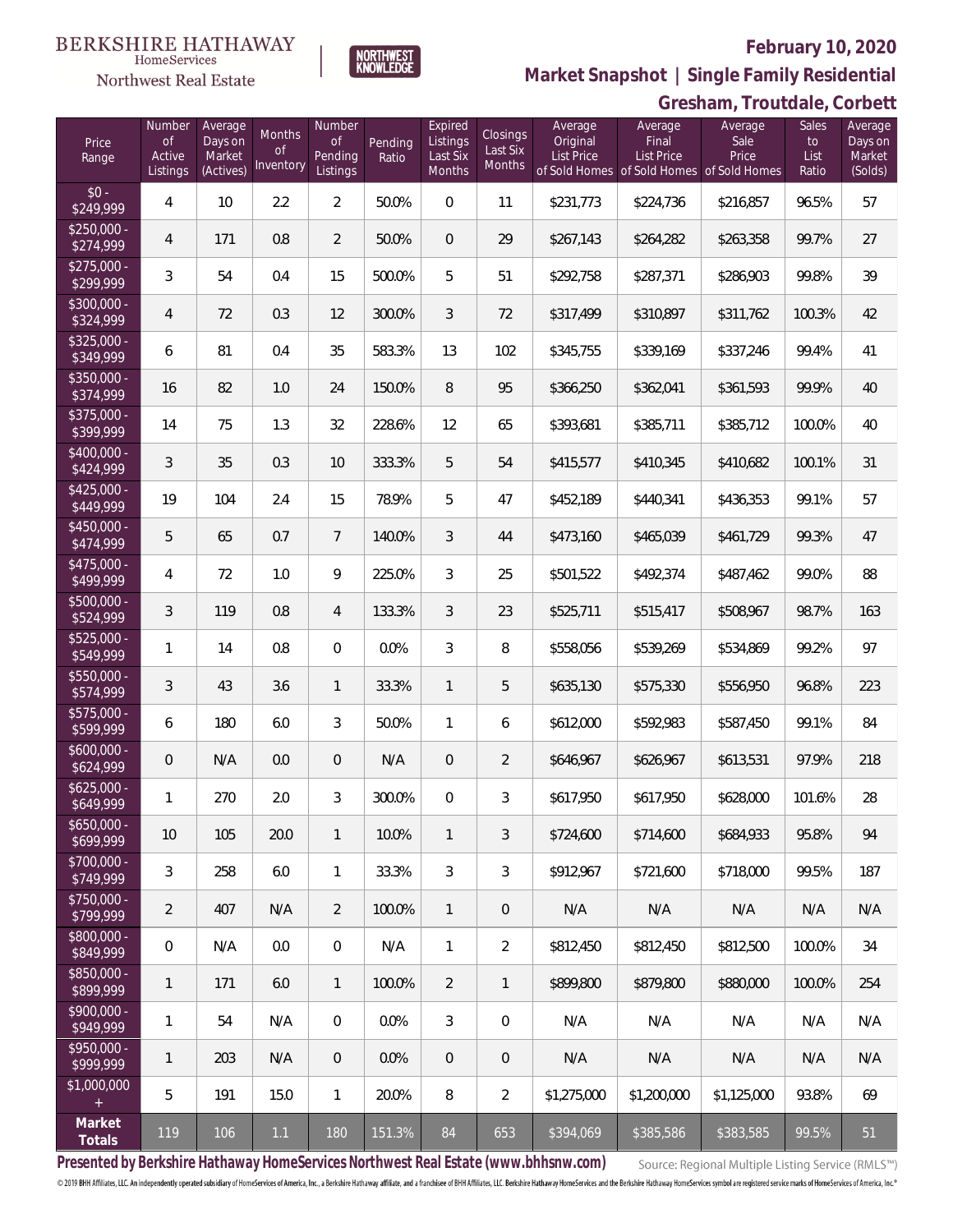#### **BERKSHIRE HATHAWAY** HomeServices





# **February 10, 2020**

**Market Snapshot | Single Family Residential**

**Sandy**

| Price<br>Range            | Number<br>of<br>Active<br>Listings | Average<br>Days on<br>Market<br>(Actives) | <b>Months</b><br><b>of</b><br>Inventory | Number<br><b>of</b><br>Pending<br>Listings | Pending<br>Ratio | Expired<br>Listings<br>Last Six<br>Months | Closings<br>Last Six<br>Months | Average<br>Original<br><b>List Price</b> | Average<br>Final<br><b>List Price</b><br>of Sold Homes of Sold Homes | Average<br>Sale<br>Price<br>of Sold Homes | <b>Sales</b><br>to<br>List<br>Ratio | 59. . 97<br>Average<br>Days on<br>Market<br>(Solds) |
|---------------------------|------------------------------------|-------------------------------------------|-----------------------------------------|--------------------------------------------|------------------|-------------------------------------------|--------------------------------|------------------------------------------|----------------------------------------------------------------------|-------------------------------------------|-------------------------------------|-----------------------------------------------------|
| $$0 -$<br>\$224,999       | $\mathbf 0$                        | N/A                                       | 0.0                                     | $\mathbf 0$                                | N/A              | $\overline{2}$                            | $\overline{2}$                 | \$212,450                                | \$212,450                                                            | \$195,500                                 | 92.0%                               | 94                                                  |
| $$225,000 -$<br>\$249,999 | 0                                  | N/A                                       | 0.0                                     | $\mathbf 0$                                | N/A              | $\mathbf 0$                               | $\overline{7}$                 | \$247,821                                | \$239,100                                                            | \$238,043                                 | 99.6%                               | 65                                                  |
| $$250,000 -$<br>\$274,999 | $\overline{2}$                     | 17                                        | 2.0                                     | $\mathbf{1}$                               | 50.0%            | $\overline{2}$                            | 6                              | \$264,600                                | \$256,283                                                            | \$259,000                                 | 101.1%                              | 102                                                 |
| $$275,000 -$<br>\$299,999 | $\overline{2}$                     | 154                                       | 1.2                                     | 5                                          | 250.0%           | $\mathfrak{Z}$                            | 10                             | \$299,620                                | \$291,750                                                            | \$283,140                                 | 97.0%                               | 44                                                  |
| $$300,000 -$<br>\$324,999 | $\mathbf 0$                        | N/A                                       | 0.0                                     | 3                                          | N/A              | 4                                         | 33                             | \$322,282                                | \$311,662                                                            | \$312,226                                 | 100.2%                              | 72                                                  |
| $$325,000 -$<br>\$349,999 | 34                                 | 79                                        | 5.1                                     | 3                                          | 8.8%             | 5                                         | 40                             | \$340,252                                | \$333,814                                                            | \$335,549                                 | 100.5%                              | 31                                                  |
| $$350,000 -$<br>\$374,999 | 16                                 | 71                                        | 9.6                                     | 9                                          | 56.3%            | $\overline{0}$                            | 10                             | \$365,165                                | \$359,465                                                            | \$359,650                                 | 100.1%                              | 47                                                  |
| \$375,000 -<br>\$399,999  | 1                                  | 539                                       | 0.4                                     | 3                                          | 300.0%           | $\overline{2}$                            | 15                             | \$395,773                                | \$390,703                                                            | \$389,027                                 | 99.6%                               | 34                                                  |
| $$400,000 -$<br>\$424,999 | $\overline{2}$                     | 83                                        | 3.0                                     | $\mathfrak{Z}$                             | 150.0%           | $\mathbf{1}$                              | 4                              | \$424,694                                | \$414,719                                                            | \$407,994                                 | 98.4%                               | 46                                                  |
| $$425,000 -$<br>\$449,999 | 8                                  | 67                                        | 4.4                                     | $8\,$                                      | 100.0%           | $\mathbf 0$                               | 11                             | \$444,205                                | \$438,287                                                            | \$440,145                                 | 100.4%                              | 43                                                  |
| $$450,000 -$<br>\$474,999 | $\overline{2}$                     | 117                                       | 1.2                                     | $\overline{4}$                             | 200.0%           | $\overline{2}$                            | 10                             | \$462,959                                | \$460,459                                                            | \$464,349                                 | 100.8%                              | 52                                                  |
| $$475,000 -$<br>\$499,999 | $\overline{2}$                     | 55                                        | 1.5                                     | $\overline{4}$                             | 200.0%           | $\mathbf{1}$                              | $\, 8$                         | \$529,294                                | \$494,288                                                            | \$486,112                                 | 98.3%                               | 58                                                  |
| \$500,000 -<br>\$524,999  | $\mathbf 0$                        | N/A                                       | 0.0                                     | $\overline{0}$                             | N/A              | $\boldsymbol{0}$                          | 6                              | \$522,475                                | \$511,975                                                            | \$508,667                                 | 99.4%                               | 69                                                  |
| $$525,000 -$<br>\$549,999 | 3                                  | 125                                       | 9.0                                     | 3                                          | 100.0%           | $\boldsymbol{0}$                          | $\overline{2}$                 | \$559,450                                | \$534,400                                                            | \$541,950                                 | 101.4%                              | 61                                                  |
| \$550,000 -<br>\$574,999  | $\mathbf 0$                        | N/A                                       | 0.0                                     | $\overline{2}$                             | N/A              | $\overline{0}$                            | 1                              | \$599,999                                | \$599,999                                                            | \$565,000                                 | 94.2%                               | 36                                                  |
| \$575,000 -<br>\$599,999  | 1                                  | 15                                        | 2.0                                     | $\mathbf{1}$                               | 100.0%           | $\mathbf{1}$                              | 3                              | \$677,967                                | \$588,267                                                            | \$587,000                                 | 99.8%                               | 70                                                  |
| $$600,000 -$<br>\$624,999 | 0                                  | N/A                                       | 0.0                                     | $\overline{0}$                             | N/A              | 0                                         | 3                              | \$643,283                                | \$633,283                                                            | \$614,667                                 | 97.1%                               | 107                                                 |
| $$625,000 -$<br>\$649,999 | 3                                  | 169                                       | 9.0                                     | $\mathbf 0$                                | 0.0%             | $\mathbf 0$                               | $\overline{2}$                 | \$649,950                                | \$624,950                                                            | \$625,000                                 | 100.0%                              | 42                                                  |
| $$650,000 -$<br>\$674,999 | $\mathbf 0$                        | N/A                                       | 0.0                                     | $\mathbf 0$                                | N/A              | $\mathbf 0$                               | $\mathbf{1}$                   | \$699,800                                | \$659,900                                                            | \$650,000                                 | 98.5%                               | 84                                                  |
| $$675,000 -$<br>\$699,999 | 1                                  | 220                                       | 1.2                                     | $\mathbf 0$                                | 0.0%             | $\overline{0}$                            | 5                              | \$705,980                                | \$705,980                                                            | \$687,340                                 | 97.4%                               | 27                                                  |
| $$700,000 -$<br>\$749,999 | 1                                  | 107                                       | N/A                                     | $\mathbf 0$                                | 0.0%             | $\overline{2}$                            | $\mathbf 0$                    | N/A                                      | N/A                                                                  | N/A                                       | N/A                                 | N/A                                                 |
| $$750,000 -$<br>\$799,999 | $\overline{2}$                     | 84                                        | 4.0                                     | $\mathbf 0$                                | 0.0%             | $\mathbf 0$                               | $\mathfrak{Z}$                 | \$858,000                                | \$806,333                                                            | \$773,333                                 | 95.9%                               | 125                                                 |
| $$800,000 -$<br>\$899,999 | $\overline{a}$                     | 191                                       | N/A                                     | $\mathbf 0$                                | 0.0%             | $\mathbf{1}$                              | $\mathbf 0$                    | N/A                                      | N/A                                                                  | N/A                                       | N/A                                 | N/A                                                 |
| $$900,000 -$<br>\$999,999 | 1                                  | 466                                       | 6.0                                     | $\mathbf 0$                                | 0.0%             | $\mathbf{1}$                              | $\mathbf{1}$                   | \$929,900                                | \$929,900                                                            | \$912,500                                 | 98.1%                               | 24                                                  |
| \$1,000,000<br>$\pm$      | 1                                  | 17                                        | 6.0                                     | $\mathbf 0$                                | 0.0%             | $\mathbf 0$                               | $\mathbf{1}$                   | \$1,795,000                              | \$1,795,000                                                          | \$1,800,000                               | 100.3%                              | 9                                                   |
| Market<br>Totals          | $\rm 84$                           | 95                                        | 2.7                                     | 49                                         | 58.3%            | $27\,$                                    | 184                            | \$411,261                                | \$400,403                                                            | \$398,267                                 | 99.5%                               | 53                                                  |

**Presented by Berkshire Hathaway HomeServices Northwest Real Estate (www.bhhsnw.com)**

Source: Regional Multiple Listing Service (RMLS™)